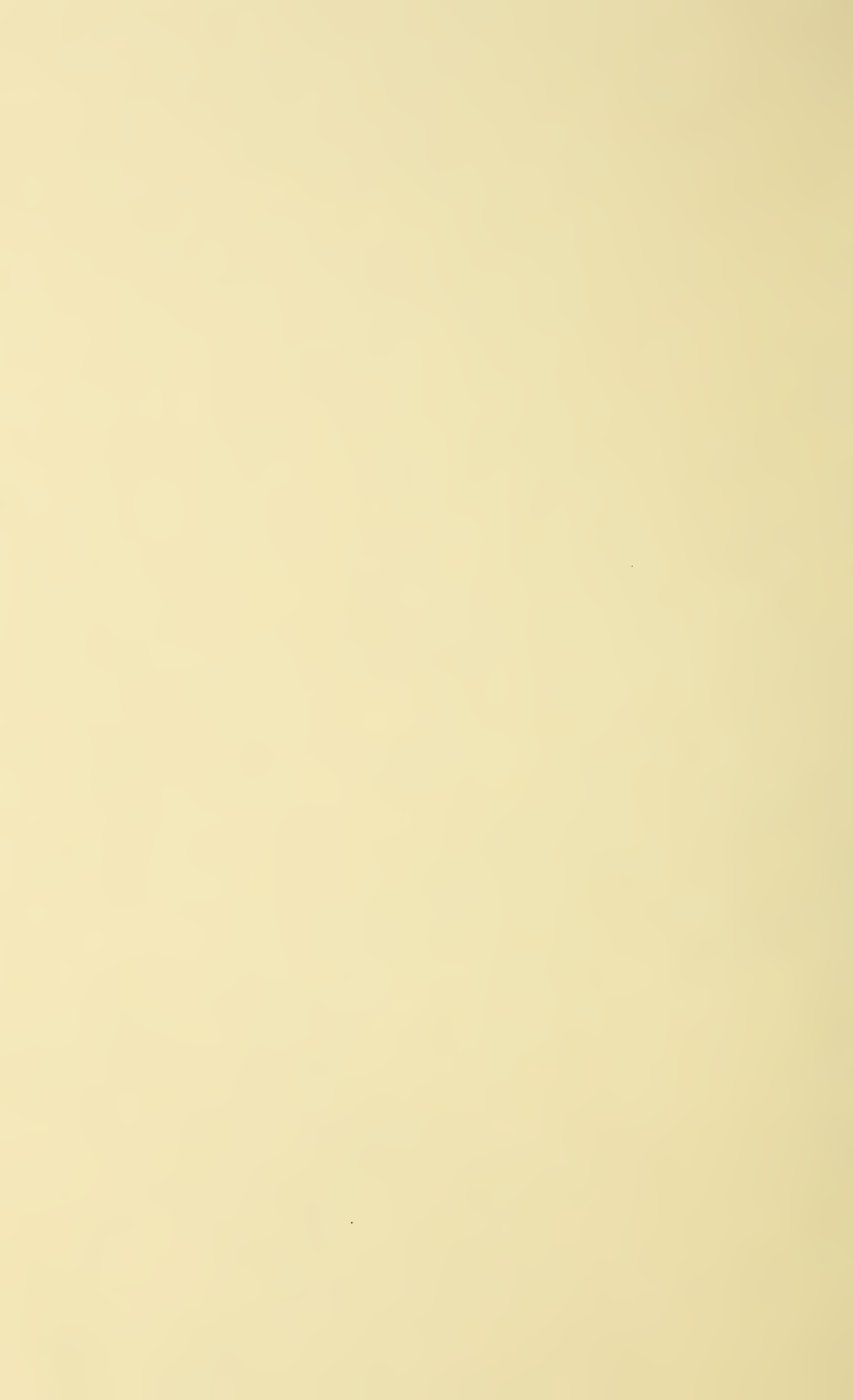# $Ag863Sw$

 $\mathbf{I}$ 

Library, U. S. Department of Agriculture, Washington, D. C.

SPECIAL.

Issued March 9, 1915.

# United States Department of Agriculture,

# OFFICE OF THE SECRETARY.

# SWEET-POTATO GROWING IN THE COTTON BELT. 1

By H. C. Thompson, Horticulturist, Office of Horticultural and Pomological Investigations, Bureau of Plant Industry.

# INTRODUCTION.

The sweet potato is one of the most important food crops grown in the South, and the acreage could be greatly increased without reducing the unit value of the crop. Thousands of southern farmers do not have enough sweet potatoes for home use throughout the year, and very few of the small cities and towns in the South have a continuous or sufficient supply. The small cities of the West and Middle West are not supplied with sweet potatoes except for a period of a few weeks during the autumn. With the extension of the modern methods of storage which are being employed in some sections of the South all of these markets could and should be supplied.

The sweet potato is in demand for canning, and thousands of acres could be used for this purpose. Within the past few years there has been a great demand for canned sweet potatoes, and up to the present time this demand has not been satisfied. Canners have contracted for sweet potatoes at 35 to 40 cents a bushel delivered at the canning factory. When the crop is sold to canners the outlay for packages is very small, as the containers are usually returned, and as the sweet potatoes are hauled direct to the factory there is no additional transportation charge.

Besides growing sweet potatoes for human food thousands of acres could be profitably grown for stock-feeding purposes. The quantity that can be used profitably for this purpose is limited only by the number of animals to be fed and the amount of other feeds available. All classes of live stock will eat sweet potatoes, but their greatest

82282°—15

<sup>&</sup>lt;sup>1</sup> For further information in regard to the cultivation and marketing of sweet potatoes, see Farmers' Bulletin 324, "Sweet Potatoes," and Farmers' Bulletin 548, "Storing and Marketing Sweet Potatoes."

Note.— ntended for farmers in the cotton belt who desire to diversify their farming because of the economic crisis which adversely affects the cotton crop at this time.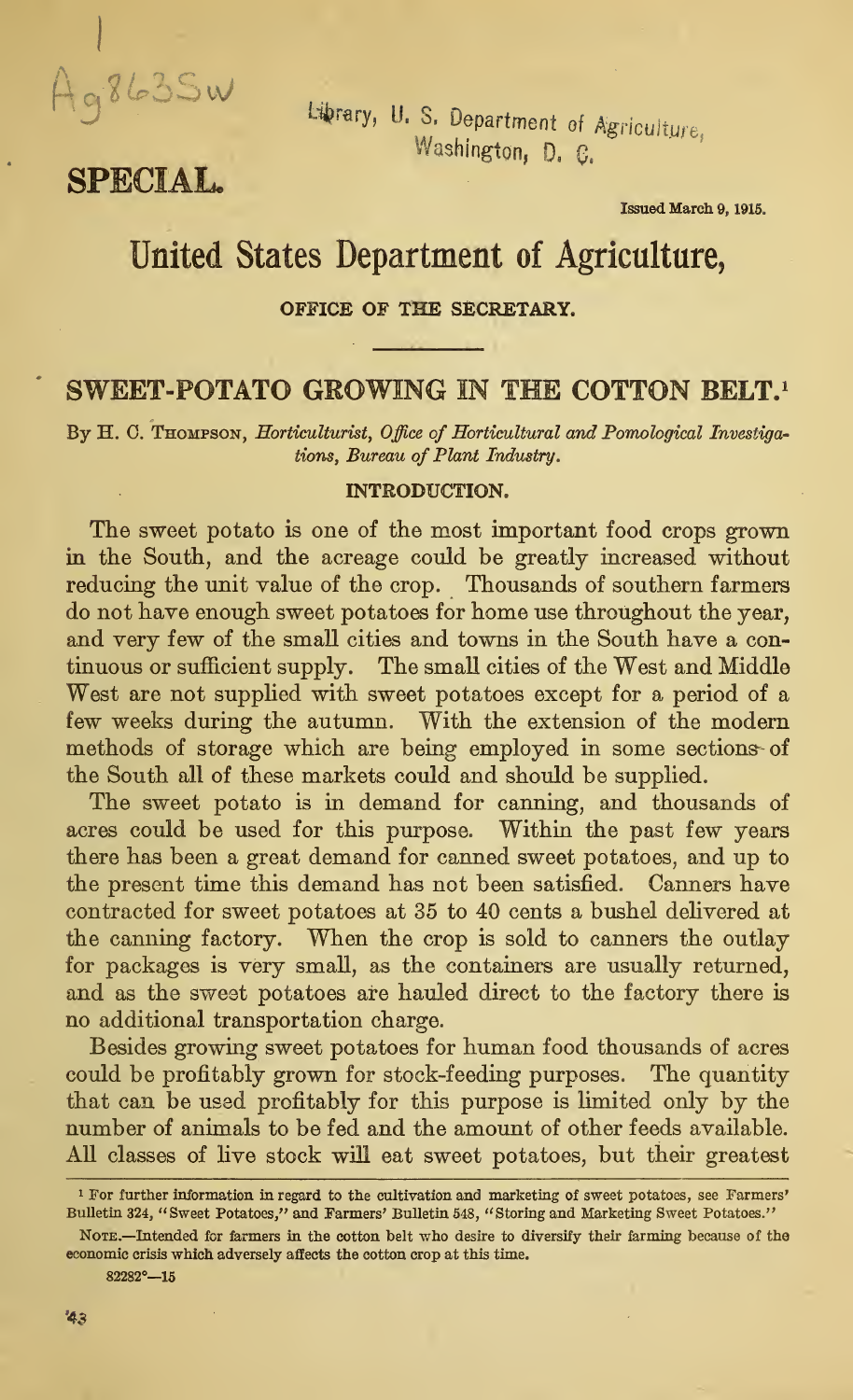value is as feed for hogs and cattle. Dairy cows can be fed sweet potatoes without danger of injuriously affecting the flavor of the milk.

#### SOILS,

While sweet potatoes can he grown on almost any type of soil, a sandy or sandy-loam soil gives the best results. The soil should be well drained, but should not be so loose that the plant food will leach away. A soil of medium fertility gives the best results, as very rich soils produce excessive growth of vines at the expense of roots. Cut-over pine lands in the South yield large crops of sweet potatoes when properly fertilized. While new land is desirable, a fair crop can be produced on run-down cotton, tobacco, or corn land, especially when used in a rotation with some leguminous crop for increasing the humus in the soil.

# ROTATIONS.

Sweet potatoes should not be grown on the same land year after year, as the soil is liable to become infected with sweet-potato dis eases. For some diseases crop rotation in which the sweet potato does not occupy the same land oftener than once in three or four years is the only practical method of control. By planting other crops on the land, the diseases affecting the sweet potato are starved. Continuous cropping with a cultivated crop depletes the humus, so it is important to grow sweet potatoes in rotation with crops which add humus to the soil.

The following is a good three-year rotation:

First year. Early Irish potatoes, followed by sweet potatoes. Second year. Oats, followed by com, peas, or peanuts. Third year. Com, with cowpeas, peanuts, or velvet beans between the rows.

For a four-year rotation the following might be used:

First year. Sweet potatoes. Second year. Oats, followed by cowpeas and peanuts. Third year. Cotton, with bur clover between the rows. Fourth year. Com, with cowpeas, soy beans, or peanuts between the rows.

It should be borne in mind that these rotations are merely suggestive and should be modified to suit local conditions. In any system of rotation a soil-improving crop should be turned under once in two or three years. In the rotations suggested the cowpeas and corn stubble should be turned under.

# PROPAGATION OF SWEET POTATOES.

Sweet potatoes are propagated by slips, or ''draws,'' and from vine cuttings. If a very early crop is desired slips should be used, but for the general crop vine cuttings are satisfactory and economical.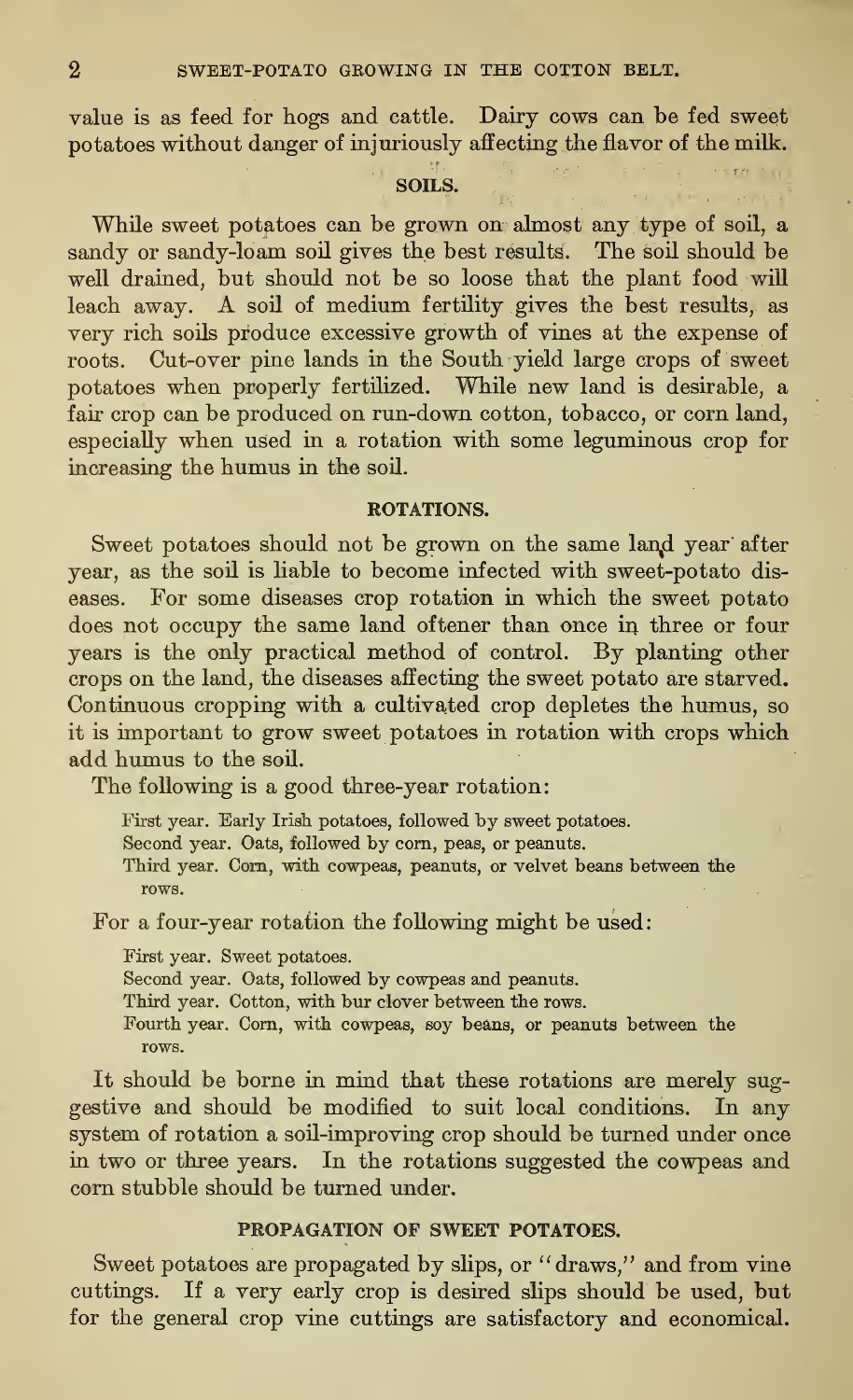# SWEET-POTATO GROWING IN THE COTTON BELT. 3

Where vine cuttings are to be used it is a common practice to bed enough roots to produce sufficient slips for one-sixth to one-tenth of the area to be planted. These slips are set out and when the vines begin to run cuttings are taken for the remainder of the field. Ten bushels of good seed roots will produce enough slips for an acre, and these slips will furnish sufficient vine cuttings to plant 6 to 10 acres more.

Roots for growing slips are usually bedded four to six weeks before the time for planting in the field. For a very early crop the roots should be bedded in either a manure-heated or fire-heated<sup>1</sup> hotbed. Where fresh manure is not available, the fire-heated hotbed is the <sup>s</sup>implest and cheapest. If steam or hot-water heat is used for any other purpose on the farm a more permanent hotbed can be made and heated either with hot-water or steam pipes. The sweet-potato bed should be located on well-drained soil with a southern exposure and protected from cold winds. In the lower South artificial heat is not necessary for starting plants for the general crop.

In growing sweet-potato plants a light loam or sandy soil should be used for the propagating bed, care being taken to obtain the soil from a field where sweet potatoes have not been grown for several years. Soil from a disease-infested field might contain disease spores which would attack the roots or young plants in the bed and in this way be taken to the field on the plants. Care should also be exercised in selecting seed for propagating purposes. Only roots free from disease should be used for seed, as plants produced from dis eased roots are almost certain to be diseased and would be a source of infection in the field.

In bedding sweet potatoes a layer of 4 or 5 inches of loose soil or sand is put in the bed and the roots are placed close together, but not touching. After the roots are placed, a layer of 2 to 3 inches of sand or soil is spread over them. The bed is then thoroughly moistened and covered with cloth, canvas, or hotbed sash. The bed should be watered whenever it is dry, but it should not be kept soaked. It is better to give a good watering once a week than to moisten the surface every day. As soon as the plants push through the soil the bed should be ventilated when the weather will permit. Before planting, the plants should be hardened off, which can be accomplished by leaving the bed uncovered during the day in mild weather. A few days before planting time the beds may be left uncovered during the night when there is no danger of frost. In many sections of the South plants for the late crop are grown in the open. A common practice is to make an excavation <sup>6</sup> to <sup>8</sup> inches deep in a protected place and put in a few inches of sand or soil on

<sup>&</sup>lt;sup>1</sup> Those desiring information regarding the construction of fire-heated beds will find it in Farmers' Bulletin 324.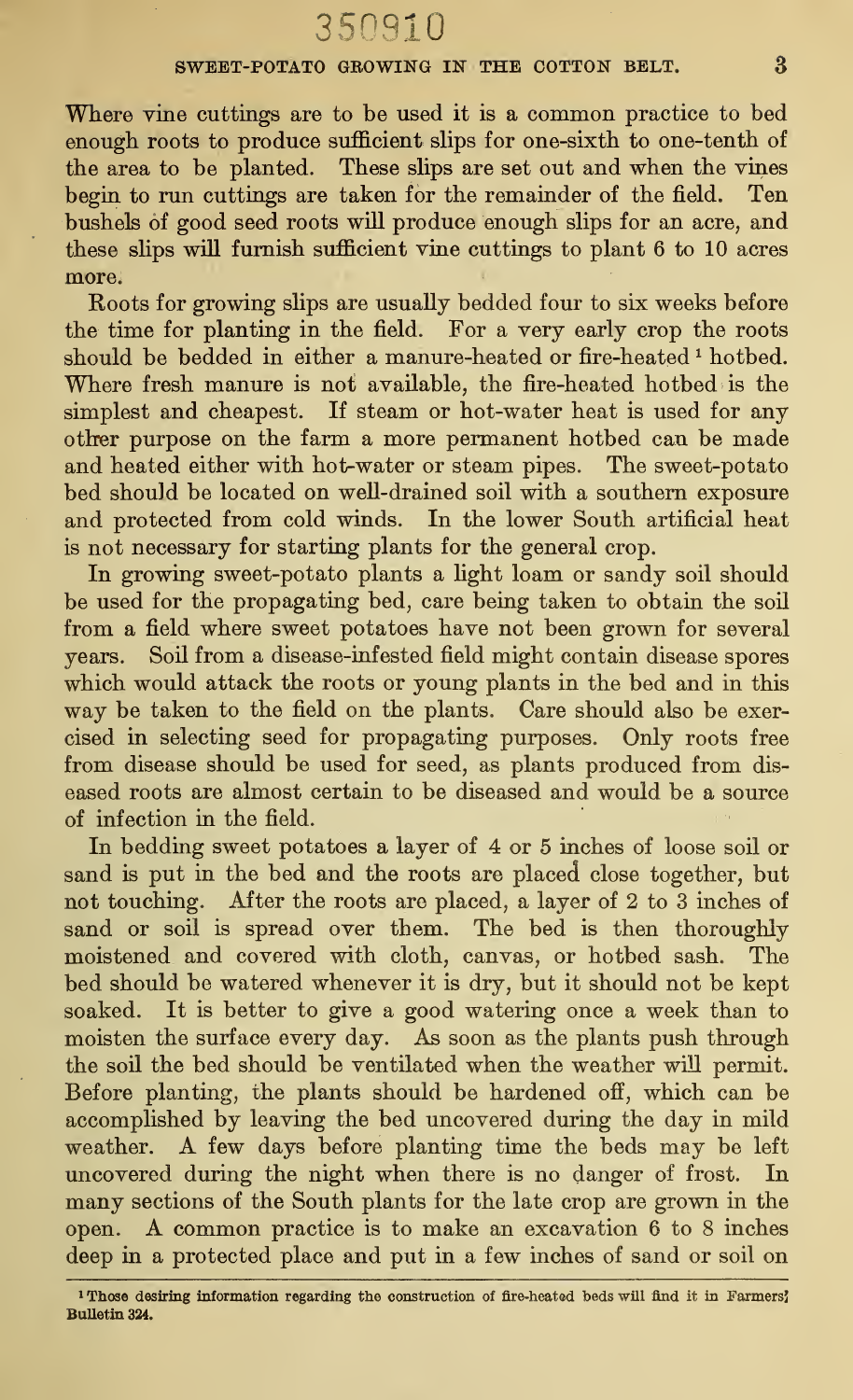which to bed the potatoes. Sometimes the bed is covered with leaves, hay, or straw until the plants begin to break through, when the material is removed.

#### MANURE AND FERTILIZERS.

 $\epsilon$   $\bar{F}$ 

Farm manure is a good fertilizer for sweet potatoes, especially on soils deficient in humus; but it is best to apply the manure to the crop preceding the potatoes. Heavy applications of fresh manure a short time before planting cause excessive growth of vines at the expense of the roots and stimulate the growth of weeds.

Commercial fertilizers will produce large yields of sweet potatoes on soils that are supplied with humus. The quantity of fertilizer to apply depends upon the fertility of the soil. On poor, sandy soils 600 to 800 pounds of a complete fertilizer analyzing about 2 per cent nitrogen, 8 per cent phosphoric aeid, and 8 to 10 per cent potash should be used. This fertilizer can be secured already mixed or may be mixed at home. When mixed at home the following materials can be used:

> 1.000 pounds of 16 per cent acid phosphate. 600 pounds of cottonseed meal. 400 pounds of muriate or sulphate of potash. 2.000 pounds.

The above mixture is only suggestive. Other sources of plant food might be used to advantage and the grower should be guided by the price, making due allowance for the difference in the percentage of the fertilizing elements present. Where crops of cowpeas, soy beans, peanuts, or velvet beans have been turned under, most of the nitrogen could be left out of the mixture. A fertilizer that produces <sup>a</sup> good yield of cotton or corn will usually be found satisfactory for sweet potatoes. The fertilizer may be applied broadcast and harrowed in or sown in a furrow and well mixed with the soil by running a bulltongue or single-shovel plow in the row. The most common practice is to sow the fertilizer in a furrow and bed over it.

# PREPARATION OF THE SOIL.

The soil for sweet potatoes should be thoroughly prepared before planting. The depth of plowing has a considerable influence on the shape of the potatoes. A deep soil causes the roots to grow long and slender, while <sup>a</sup> very shallow soil produces short, thick potatoes. A soil of medium depth (5 to 6 inches) produces the type of sweet potatoes in most demand on the market. After plowing, the soil should be well pulverized and then allowed to lie several days before planting. When sweet potatoes are planted on ridges the soil is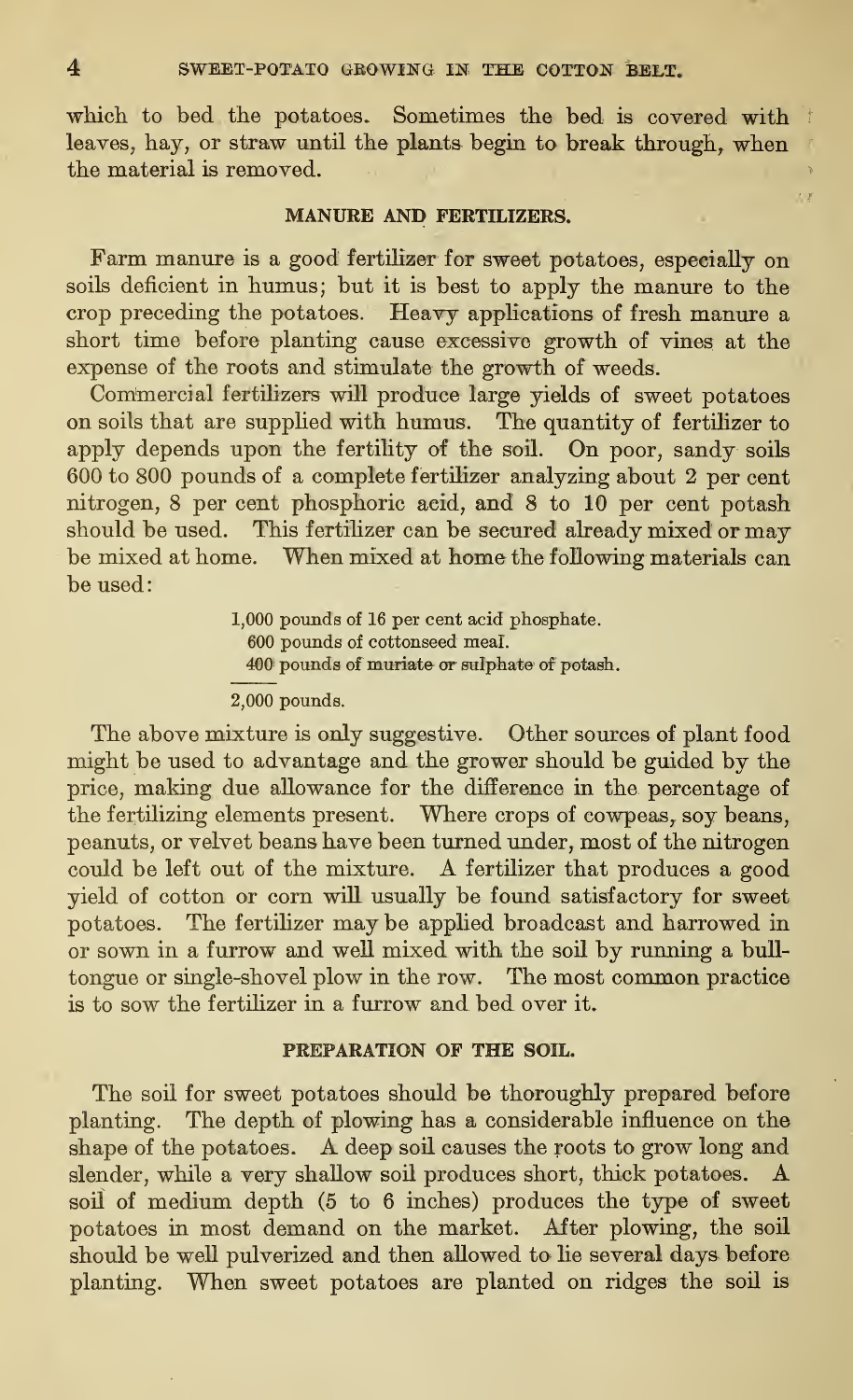thrown up by turning two or four furrows together and leveling off with a light drag or board. The ridges should be as low as the lay of the land will allow. Where the soil is well drained, low, flat beds will give better results than high ridges.

# PLANTING.

The plants are ready for setting in the field when three or four leaves and a good root system have developed. Before pulling the plants, the bed should be thoroughly watered. In pulling, one hand should be used to hold the potato in place while the plants are pulled loose with the other. The plants should be covered with wet burlap or some other material to prevent their drying while being taken to the field and planted.

Sweet-potato plants are set by hand or with a transplanting machine. When planting by hand, a hole is made with the hand, <sup>a</sup> sharpened stick, a dibble, or a trowel. The plant is placed in the hole and the soil firmly packed around the roots. When the soil is dry, a small quantity of water should be poured into the hole, to assist in setting the soil around the roots. After the water soaks into the soil the filling of the hole should be completed. The trans planting machine makes the opening for the plant, applies the water, and compacts the soil around the roots all at one operation.

The distance for setting plants depends upon the variety of sweet potato grown. The usual distance is 14 to 18 inches apart in rows  $3\frac{1}{2}$  to 4 feet apart. The number of plants required for an acre varies from 8,000 to 12,000.

Where vine cuttings are used it is the usual practice to plant after a rain while the soil is wet. The vine is dropped where it is to be planted, and a notched stick, which prevents crushing the cutting, is used to force it into the soil.

# CULTIVATION.

Sweet potatoes should be given clean cultivation until the vines cover the space between the rows. The first cultivation should be given soon after the plants are set, as the planting operation packs the soil to some extent. Later cultivation should be given after each rain, to break the crust and to keep a good surface mulch. Hand hoeing will be necessary to keep the soil loose between the plants in the row and to keep down weeds. When the vines begin to interfere, a final cultivation should be given. At this cultivation the vines should be turned into alternate rows by means of a stick, and after the soil has been cultivated the vines should be turned back and allowed to take possession of the land. Large weeds should be pulled by hand after the last cultivation.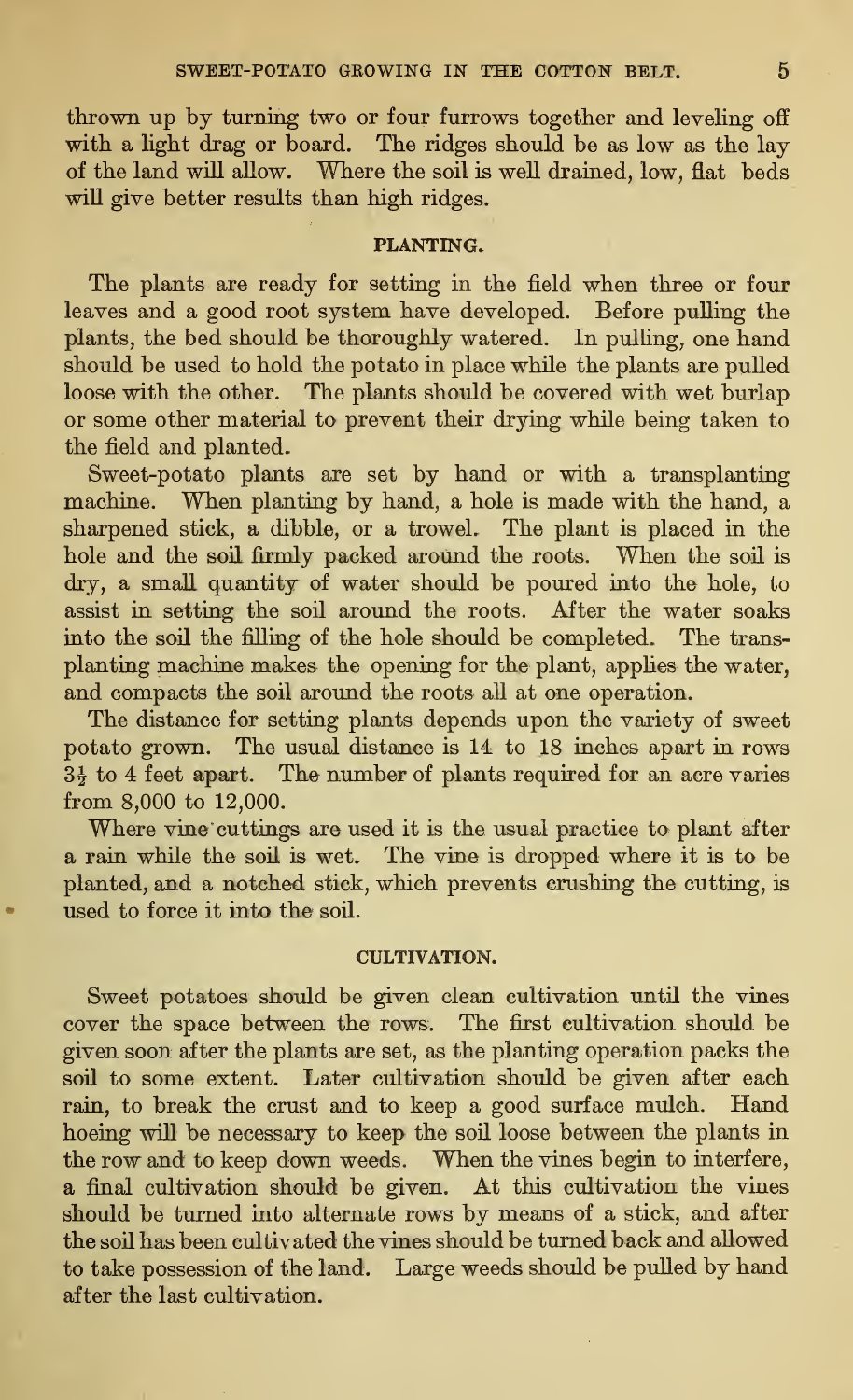#### HARVESTING.

Sweet potatoes grown for early markets may be harvested as soon as they reach sufficient size. Late crops should be harvested before a heavy frost is expected or as soon as possible after a frost kills the vines. When the vines are killed and it is impossible to dig the potatoes at once, the vines should be removed in order to prevent decay from going down into the hill of potatoes. If a heavy freeze is ex pected loose soil should be thrown over the row.

Sweet potatoes may be dug with a spading fork, <sup>a</sup> plow, or a digger made for the purpose. Where a small crop is to be dug a spading fork is satisfactory, but for a large crop a plow or digger should be used. In using a turnplow the moldboard should be removed, to prevent covering the potatoes as they are thrown out. A rolling colter attached to the beam of the plow or digger for cutting the vines will be found advantageous. Great care should be exercised in digging and handling sweet potatoes to prevent bruising them, as a bruised potato is more liable to rot than one not injured.

After the potatoes are dug they should be left exposed to the air for two or three hours, or until the soil falls off in handling. They should not be left exposed to the sun very long and should not be left out over night. When dry the potatoes should be picked up and placed in harvesting crates or baskets. These crates or baskets should be padded to prevent bruising the potatoes. It is best to pick up the marketable potatoes first and then go over the field and pick up the culls and small roots. Seed potatoes should be selected at digging time and should be stored separately.

Sweet potatoes which are to be kept for winter use should be hauled direct from the field to the storage house or storage pit. They will keep better in a storage house than in a pit, as the temperature and humidity in the house can be controlled. The storage house should be so built that the temperature can be kept quite uniform and good ventilation secured. As soon as the potatoes are put in the house they should undergo a curing or drying process. This drying or curing is accomplished by heat and by thorough ventilation. The temperature of the house should be held at  $80^{\circ}$  or  $90^{\circ}$  F. for a period of 10 days or two weeks, or until the potatoes are dry; but the house must be provided with vents to carry off the moisture. After the potatoes are cured the temperature should be reduced gradually until it reaches 55° F. and kept as near that point as practicable throughout the storage period. When the temperature goes below 48° or 50° F. the house should be opened during the warm part of the day or a fire started in the house. When the temperature goes above 60° F. the house should be opened when the outside air is cooler than the interior of the house. The house should be ventilated on bright days,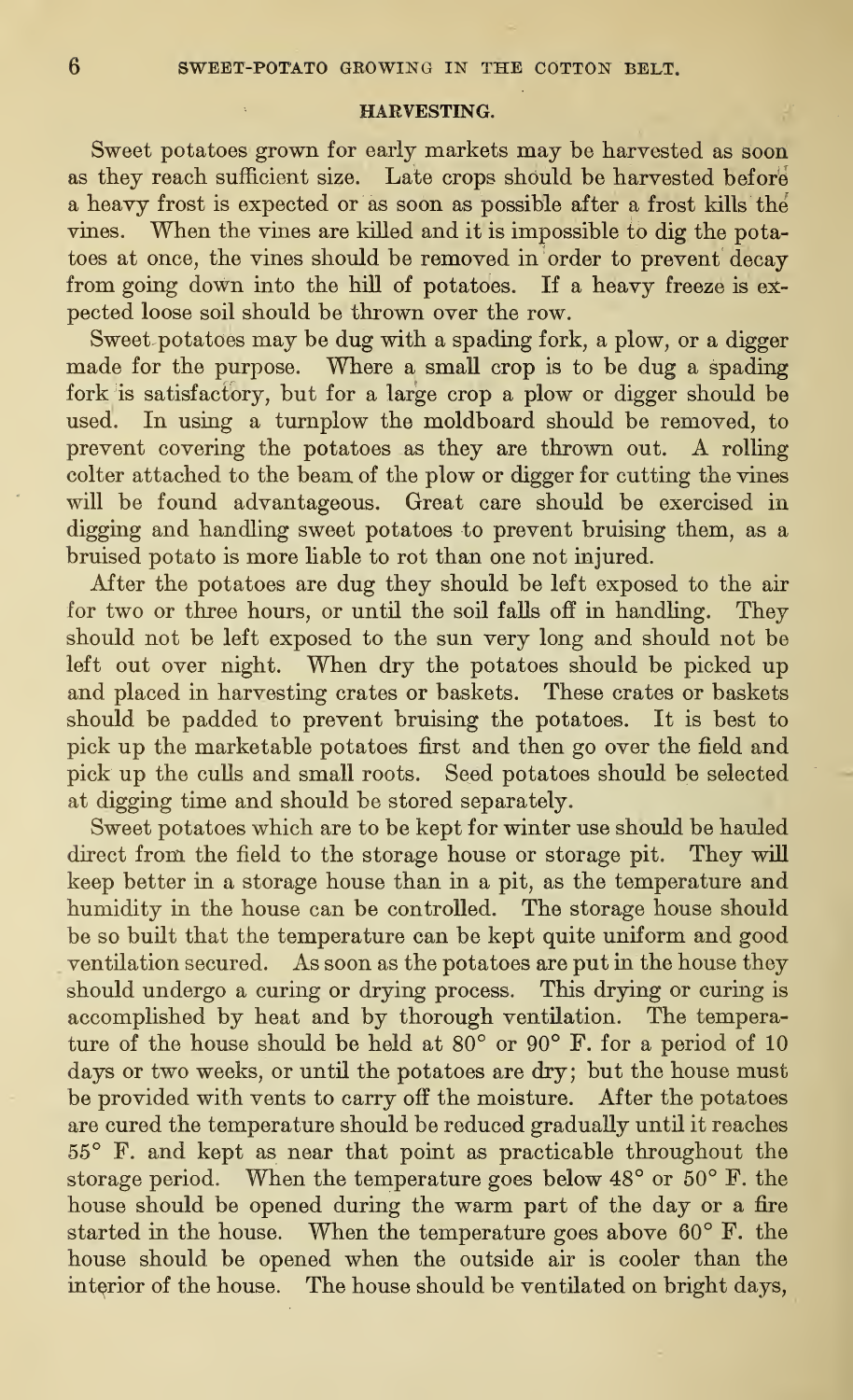but kept closed on cloudy or rainy days. The potatoes in the house should not be handled until they are needed for market, as handling injures them and makes them more susceptible to diseases. Even when the potatoes begin to decay it is not advisable to sort them, as this extra handling spreads the disease.

Sweet potatoes, to bring a good price on the market, should be carefully graded and put up in neat, attractive packages of standard sizes. The packages most generally used are the half-bushel and bushel hamper, veneer barrel, stave barrel, and bushel box. Bags should never be used, as the potatoes become badly bruised when handled in this way. The market demands a medium-sized uniform type of sweet potato, free from bruises or decayed spots. In grading, the large, overgrown, and the crooked, broken, and bruised roots should be kept at home for feeding or for canning. The best potatoes will bring a higher price when separated from the culls.

For a more complete discussion of sweet-potato storage and marketing, including the construction and management of the storage house, read Farmers' Bulletin 548, "Storing and Marketing Sweet Potatoes."

# VARIETIES.

The best variety of sweet potatoes to grow depends upon the use to be made of the product. For home use the variety or varieties preferred by the family should be grown. When growing sweet potatoes for market, the varieties which are preferred in the region where they are to be sold should be planted. Southern markets prefer a moist-fleshed potato, while the northern and eastern markets prefer a dry potato. It is much safer and cheaper to grow varieties the markets want than to try to educate the consumers to eat what a grower thinks is a better variety. For stock-feeding purposes heavy-yielding varieties, such as Southern Queen and Bed Bermuda, should be grown. The table varieties desired on the southern markets are Nancy Hall, Dooley, Pumpkin Yam, Southern Queen, Bunch Yam, and Yellow Yam. The varieties suggested for the northern market are Big-Stem Jersey, Yellow Jersey, Improved Jersey, Red Jersey, and Triumph. The Triumph is one of the earliest varieties and is recommended where sweet potatoes are grown in the South as an early crop for northern markets. The Nancy Hall and the Jersey varieties seem to be more susceptible to the disease known as stem-rot than the other varieties mentioned.

# SWEET POTATOES FOR LIVE STOCK.

The value of the sweet potato for feeding to live stock is not appreciated by most farmers. Three to four bushels of sweet potatoes are equal to a bushel of corn for hogs, and when fed in connec-